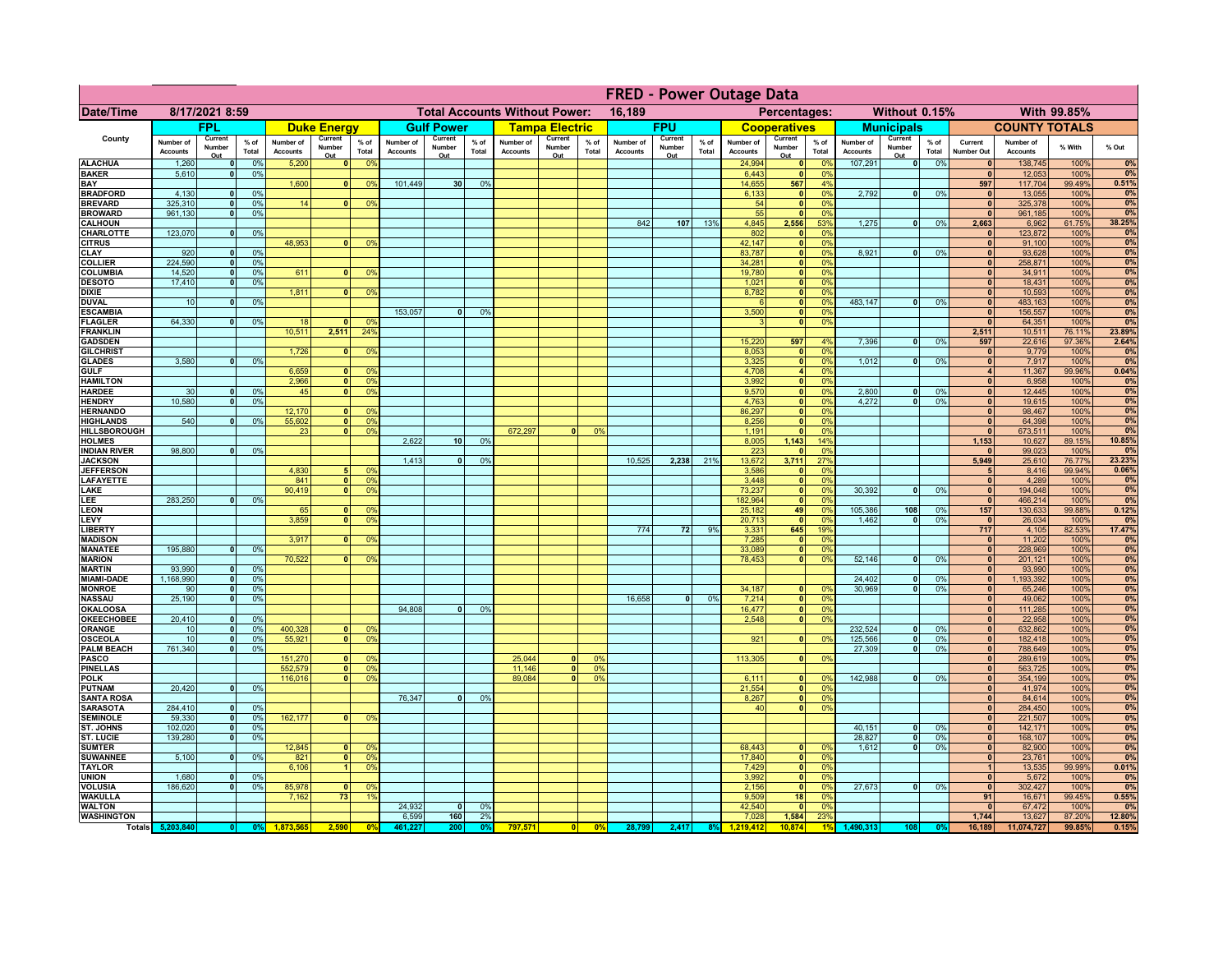## 8/17/2021 9:00 AM FRED



| <b>Power Provider</b>                   | <b>County</b>       | <b>Number of Customers</b> | <b>Current Number Out</b> | <b>Outage Percentage</b> | <b>Estimated Restore Time</b> |
|-----------------------------------------|---------------------|----------------------------|---------------------------|--------------------------|-------------------------------|
| West Florida Electric Cooperative, Inc. | <b>JACKSON</b>      | 13,621                     | 3,670                     | 26.94%                   | 48                            |
|                                         |                     |                            |                           |                          |                               |
| Duke Energy                             | <b>FRANKLIN</b>     | 10,511                     | 2,511                     | 23.89%                   | TBD                           |
| West Florida Electric Cooperative, Inc. | CALHOUN             | 2,832                      | 2,242                     | 79.17%                   | 48                            |
| Florida Public Utilities Corporation    | <b>JACKSON</b>      | 10,525                     | 2,238                     | 21.26%                   | 72                            |
| West Florida Electric Cooperative, Inc. | <b>WASHINGTON</b>   | 4,323                      | 1,475                     | 34.12%                   | 48                            |
| West Florida Electric Cooperative, Inc. | <b>HOLMES</b>       | 7,684                      | 1,143                     | 14.88%                   | 48                            |
| Talquin Electric Cooperative, Inc.      | <b>LIBERTY</b>      | 3,331                      | 645                       | 19.36%                   | 24                            |
| Talquin Electric Cooperative, Inc.      | GADSDEN             | 15,220                     | 597                       | 3.92%                    | 24                            |
| Gulf Coast Electric Cooperative, Inc.   | BAY                 | 14,655                     | 567                       | 3.87%                    | 48                            |
| Gulf Coast Electric Cooperative, Inc.   | CALHOUN             | 2,013                      | 314                       | 15.60%                   | 48                            |
| <b>Gulf Power Company</b>               | <b>WASHINGTON</b>   | 6,599                      | 160                       | 2.42%                    | 24                            |
| Gulf Coast Electric Cooperative, Inc.   | WASHINGTON          | 2,705                      | 109                       | 4.03%                    | 48                            |
| City of Tallahassee                     | <b>LEON</b>         | 105,386                    | 108                       | 0.10%                    | <b>TBD</b>                    |
|                                         | CALHOUN             | 842                        | 107                       | 12.71%                   | TBD                           |
| Florida Public Utilities Corporation    |                     |                            |                           |                          |                               |
| Duke Energy                             | <b>WAKULLA</b>      | 7,162                      | 73                        | 1.02%                    | <b>TBD</b>                    |
| Florida Public Utilities Corporation    | <b>LIBERTY</b>      | 774                        | 72                        | 9.30%                    | 72                            |
| Talquin Electric Cooperative, Inc.      | LEON                | 25,182                     | 49                        | 0.19%                    | 24                            |
| Gulf Coast Electric Cooperative, Inc.   | <b>JACKSON</b>      | 51                         | 41                        | 80.39%                   | TBD                           |
| <b>Gulf Power Company</b>               | BAY                 | 101,449                    | 30                        | 0.03%                    | 24                            |
| Talquin Electric Cooperative, Inc.      | WAKULLA             | 9,509                      | 18                        | 0.19%                    | 24                            |
| <b>Gulf Power Company</b>               | <b>HOLMES</b>       | 2,622                      | 10                        | 0.38%                    | 24                            |
| Duke Energy                             | <b>JEFFERSON</b>    | 4,830                      | 5                         | 0.10%                    | TBD                           |
| Gulf Coast Electric Cooperative, Inc.   | <b>GULF</b>         | 4,708                      | $\overline{4}$            | 0.08%                    | 48                            |
| Duke Energy                             | <b>TAYLOR</b>       | 6,106                      | $\mathbf{1}$              | 0.02%                    | <b>TBD</b>                    |
| Central Florida Electric Cooperative    | <b>ALACHUA</b>      | 935                        | $\pmb{0}$                 | 0.00%                    | <b>TBD</b>                    |
|                                         |                     |                            | 0                         |                          | TBD                           |
| Central Florida Electric Cooperative    | <b>DIXIE</b>        | 8,143                      |                           | 0.00%                    |                               |
| Central Florida Electric Cooperative    | <b>GILCHRIST</b>    | 8,048                      | $\pmb{0}$                 | 0.00%                    | <b>TBD</b>                    |
| Central Florida Electric Cooperative    | LAFAYETTE           | 10                         | 0                         | 0.00%                    | <b>TBD</b>                    |
| Central Florida Electric Cooperative    | LEVY                | 18,371                     | $\pmb{0}$                 | 0.00%                    | <b>TBD</b>                    |
| Central Florida Electric Cooperative    | <b>MARION</b>       | 9                          | 0                         | 0.00%                    | <b>TBD</b>                    |
| Chattahoochee Electric                  | <b>GADSDEN</b>      | 1,173                      | $\mathsf 0$               | 0.00%                    | <b>TBD</b>                    |
| Choctawhatchee Electric Cooperative     | HOLMES              | 321                        | 0                         | 0.00%                    | TBD                           |
| Choctawhatchee Electric Cooperative     | <b>OKALOOSA</b>     | 16,477                     | $\pmb{0}$                 | 0.00%                    | <b>TBD</b>                    |
| Choctawhatchee Electric Cooperative     | <b>SANTA ROSA</b>   | 134                        | 0                         | 0.00%                    | TBD                           |
| Choctawhatchee Electric Cooperative     | <b>WALTON</b>       | 42,429                     | $\pmb{0}$                 | 0.00%                    | <b>TBD</b>                    |
| City of Alachua                         | <b>ALACHUA</b>      | 4,506                      | 0                         | 0.00%                    | TBD                           |
|                                         |                     |                            | $\pmb{0}$                 |                          |                               |
| City of Bartow                          | <b>POLK</b>         | 12,074                     |                           | 0.00%                    | <b>TBD</b>                    |
| City of Blountstown                     | CALHOUN             | 1,275                      | 0                         | 0.00%                    | TBD                           |
| City of Bushnell                        | <b>SUMTER</b>       | 1,612                      | $\mathbf 0$               | 0.00%                    | <b>TBD</b>                    |
| City of Clewiston                       | <b>HENDRY</b>       | 4,272                      | 0                         | 0.00%                    | <b>TBD</b>                    |
| City of Fort Meade                      | <b>POLK</b>         | 2,379                      | $\pmb{0}$                 | 0.00%                    | <b>TBD</b>                    |
| City of Havana                          | GADSDEN             | 1,455                      | 0                         | 0.00%                    | TBD                           |
| City of Leesburg                        | LAKE                | 24,500                     | $\pmb{0}$                 | 0.00%                    | <b>TBD</b>                    |
| City of Moore Haven                     | <b>GLADES</b>       | 1,012                      | 0                         | 0.00%                    | <b>TBD</b>                    |
| City of Mount Dora                      | LAKE                | 5,892                      | $\pmb{0}$                 | 0.00%                    | <b>TBD</b>                    |
| City of Newberry                        | <b>ALACHUA</b>      | 2,185                      | 0                         | 0.00%                    | TBD                           |
| City of Quincy                          | <b>GADSDEN</b>      | 4,768                      | $\mathbf 0$               | 0.00%                    | <b>TBD</b>                    |
| City of Starke                          |                     |                            | 0                         |                          | TBD                           |
|                                         | <b>BRADFORD</b>     | 2,792                      |                           | 0.00%                    |                               |
| City of Vero Beach                      | <b>INDIAN RIVER</b> | $\mathbf 0$                | $\pmb{0}$                 |                          | <b>TBD</b>                    |
| City of Wauchula                        | HARDEE              | 2,800                      | 0                         | 0.00%                    | TBD                           |
| City of Williston                       | LEVY                | 1,462                      | 0                         | 0.00%                    | <b>TBD</b>                    |
| City of Winter Park                     | ORANGE              | 14,947                     | $\pmb{0}$                 | 0.00%                    | TBD                           |
| Clay Electric Cooperative               | <b>ALACHUA</b>      | 24,059                     | 0                         | 0.00%                    | TBD                           |
| Clay Electric Cooperative               | <b>BAKER</b>        | 2,765                      | $\pmb{0}$                 | 0.00%                    | TBD                           |
| Clay Electric Cooperative               | <b>BRADFORD</b>     | 6,133                      | $\pmb{0}$                 | 0.00%                    | <b>TBD</b>                    |
| Clay Electric Cooperative               | CLAY                | 83,787                     | 0                         | 0.00%                    | TBD                           |
| Clay Electric Cooperative               | <b>COLUMBIA</b>     | 17,751                     | $\pmb{0}$                 | 0.00%                    | <b>TBD</b>                    |
| Clay Electric Cooperative               | <b>DUVAL</b>        | 6                          | 0                         | 0.00%                    | TBD                           |
| Clay Electric Cooperative               | <b>FLAGLER</b>      | $\mathbf{3}$               | $\pmb{0}$                 | 0.00%                    | <b>TBD</b>                    |
|                                         |                     |                            |                           |                          |                               |
| Clay Electric Cooperative               | <b>GILCHRIST</b>    | 5                          | 0                         | 0.00%                    | TBD                           |
| Clay Electric Cooperative               | LAKE                | 2,284                      | $\pmb{0}$                 | 0.00%                    | <b>TBD</b>                    |
| Clay Electric Cooperative               | LEVY                | 671                        | 0                         | 0.00%                    | TBD                           |
| Clay Electric Cooperative               | <b>MARION</b>       | 16,459                     | $\pmb{0}$                 | 0.00%                    | <b>TBD</b>                    |
| Clay Electric Cooperative               | PUTNAM              | 21,554                     | $\pmb{0}$                 | 0.00%                    | TBD                           |
| Clay Electric Cooperative               | SUWANNEE            | 10                         | 0                         | 0.00%                    | <b>TBD</b>                    |
| Clay Electric Cooperative               | <b>UNION</b>        | 3,992                      | 0                         | 0.00%                    | TBD                           |
| Clay Electric Cooperative               | <b>VOLUSIA</b>      | 2,156                      | 0                         | 0.00%                    | TBD                           |
| Duke Energy                             | <b>ALACHUA</b>      | 5,200                      | 0                         | 0.00%                    | TBD                           |
| <b>Duke Energy</b>                      | BAY                 | 1,600                      | $\pmb{0}$                 | 0.00%                    | <b>TBD</b>                    |
| Duke Energy                             | <b>BREVARD</b>      | 14                         | 0                         | 0.00%                    | TBD                           |
| <b>Duke Energy</b>                      | <b>CITRUS</b>       | 48,953                     | $\pmb{0}$                 | 0.00%                    | <b>TBD</b>                    |
|                                         |                     |                            |                           |                          |                               |
| Duke Energy                             | COLUMBIA            | 611                        | 0                         | 0.00%                    | TBD                           |
| <b>Duke Energy</b>                      | <b>DIXIE</b>        | 1,811                      | 0                         | 0.00%                    | TBD                           |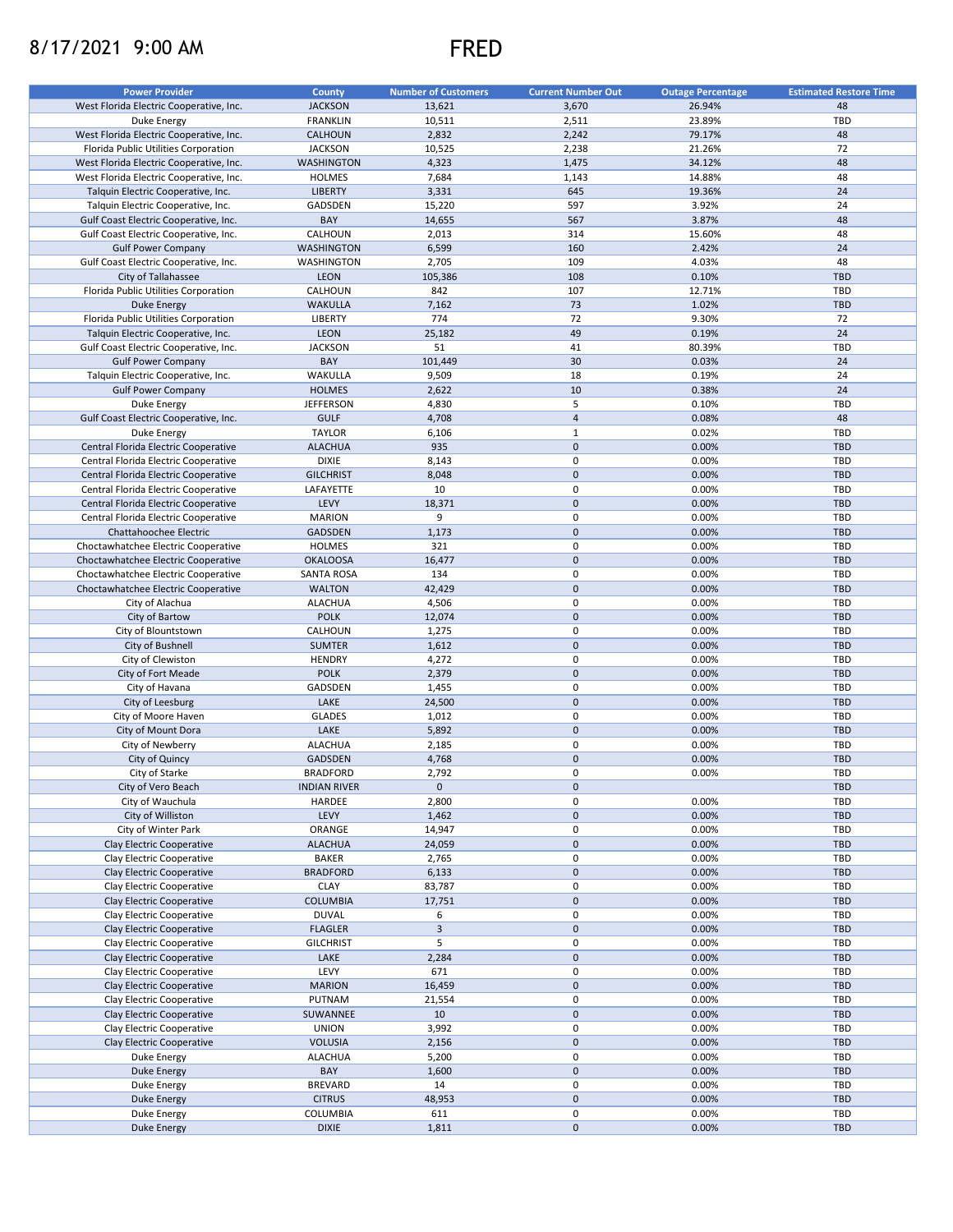## 8/17/2021 9:00 AM FRED

| Duke Energy                                        | <b>FLAGLER</b>      | 18          | $\pmb{0}$           | 0.00% | TBD        |
|----------------------------------------------------|---------------------|-------------|---------------------|-------|------------|
| Duke Energy                                        | <b>GILCHRIST</b>    | 1,726       | $\pmb{0}$           | 0.00% | <b>TBD</b> |
| Duke Energy                                        | <b>GULF</b>         | 6,659       | 0                   | 0.00% | TBD        |
|                                                    |                     |             |                     |       |            |
| <b>Duke Energy</b>                                 | <b>HAMILTON</b>     | 2,966       | $\pmb{0}$           | 0.00% | <b>TBD</b> |
| Duke Energy                                        | HARDEE              | 45          | 0                   | 0.00% | TBD        |
| <b>Duke Energy</b>                                 | <b>HERNANDO</b>     | 12,170      | $\mathsf{O}\xspace$ | 0.00% | <b>TBD</b> |
|                                                    |                     |             |                     |       |            |
| Duke Energy                                        | <b>HIGHLANDS</b>    | 55,602      | 0                   | 0.00% | TBD        |
| <b>Duke Energy</b>                                 | HILLSBOROUGH        | 23          | $\mathsf{O}\xspace$ | 0.00% | <b>TBD</b> |
| Duke Energy                                        | LAFAYETTE           | 841         | 0                   | 0.00% | <b>TBD</b> |
|                                                    |                     |             |                     |       |            |
| Duke Energy                                        | LAKE                | 90,419      | $\pmb{0}$           | 0.00% | <b>TBD</b> |
| Duke Energy                                        | LEON                | 65          | 0                   | 0.00% | TBD        |
| Duke Energy                                        | LEVY                | 3,859       | $\pmb{0}$           | 0.00% | <b>TBD</b> |
|                                                    |                     |             |                     |       |            |
| Duke Energy                                        | <b>MADISON</b>      | 3,917       | 0                   | 0.00% | TBD        |
| Duke Energy                                        | <b>MARION</b>       | 70,522      | $\pmb{0}$           | 0.00% | <b>TBD</b> |
| Duke Energy                                        | ORANGE              | 400,328     | 0                   | 0.00% | TBD        |
|                                                    |                     |             |                     |       |            |
| <b>Duke Energy</b>                                 | <b>OSCEOLA</b>      | 55,921      | $\mathsf{O}\xspace$ | 0.00% | <b>TBD</b> |
| Duke Energy                                        | PASCO               | 151,270     | 0                   | 0.00% | TBD        |
| <b>Duke Energy</b>                                 | <b>PINELLAS</b>     | 552,579     | $\mathsf{O}\xspace$ | 0.00% | <b>TBD</b> |
|                                                    |                     |             |                     |       |            |
| Duke Energy                                        | <b>POLK</b>         | 116,016     | 0                   | 0.00% | TBD        |
| <b>Duke Energy</b>                                 | SEMINOLE            | 162,177     | $\mathbf 0$         | 0.00% | <b>TBD</b> |
| Duke Energy                                        | <b>SUMTER</b>       | 12,845      | 0                   | 0.00% | TBD        |
|                                                    |                     |             |                     |       |            |
| <b>Duke Energy</b>                                 | SUWANNEE            | 821         | $\mathbf 0$         | 0.00% | <b>TBD</b> |
| Duke Energy                                        | VOLUSIA             | 85,978      | $\mathsf 0$         | 0.00% | TBD        |
|                                                    |                     |             | $\pmb{0}$           |       |            |
| Escambia River Electric Cooperative, Inc.          | <b>ESCAMBIA</b>     | 3,500       |                     | 0.00% | <b>TBD</b> |
| Escambia River Electric Cooperative, Inc.          | <b>SANTA ROSA</b>   | 8,133       | $\pmb{0}$           | 0.00% | TBD        |
| Florida Keys Electric Cooperative                  | <b>MONROE</b>       | 34,187      | $\pmb{0}$           | 0.00% | <b>TBD</b> |
|                                                    |                     |             |                     |       |            |
| Florida Power and Light Company                    | <b>ALACHUA</b>      | 1,260       | $\pmb{0}$           | 0.00% | TBD        |
| Florida Power and Light Company                    | <b>BAKER</b>        | 5,610       | $\pmb{0}$           | 0.00% | TBD        |
| Florida Power and Light Company                    | <b>BRADFORD</b>     | 4,130       | $\pmb{0}$           | 0.00% | TBD        |
|                                                    |                     |             |                     |       |            |
| Florida Power and Light Company                    | <b>BREVARD</b>      | 325,310     | $\pmb{0}$           | 0.00% | <b>TBD</b> |
| Florida Power and Light Company                    | <b>BROWARD</b>      | 961,130     | 0                   | 0.00% | TBD        |
| Florida Power and Light Company                    | CHARLOTTE           | 123,070     | $\mathbf 0$         | 0.00% | <b>TBD</b> |
|                                                    |                     |             |                     |       |            |
| Florida Power and Light Company                    | <b>CLAY</b>         | 920         | 0                   | 0.00% | TBD        |
| Florida Power and Light Company                    | <b>COLLIER</b>      | 224,590     | $\pmb{0}$           | 0.00% | <b>TBD</b> |
|                                                    | COLUMBIA            |             | 0                   | 0.00% | TBD        |
| Florida Power and Light Company                    |                     | 14,520      |                     |       |            |
| Florida Power and Light Company                    | <b>DESOTO</b>       | 17,410      | $\pmb{0}$           | 0.00% | <b>TBD</b> |
| Florida Power and Light Company                    | <b>DUVAL</b>        | 10          | 0                   | 0.00% | TBD        |
| Florida Power and Light Company                    | <b>FLAGLER</b>      | 64,330      | $\pmb{0}$           | 0.00% | <b>TBD</b> |
|                                                    |                     |             |                     |       |            |
| Florida Power and Light Company                    | <b>GLADES</b>       | 3,580       | 0                   | 0.00% | TBD        |
| Florida Power and Light Company                    | <b>HARDEE</b>       | 30          | $\mathbf 0$         | 0.00% | <b>TBD</b> |
|                                                    | <b>HENDRY</b>       |             | 0                   | 0.00% | TBD        |
| Florida Power and Light Company                    |                     | 10,580      |                     |       |            |
| Florida Power and Light Company                    | <b>HIGHLANDS</b>    | 540         | $\mathbf 0$         | 0.00% | <b>TBD</b> |
| Florida Power and Light Company                    | <b>INDIAN RIVER</b> | 98,800      | 0                   | 0.00% | TBD        |
| Florida Power and Light Company                    | <b>LEE</b>          | 283,250     | $\mathsf{O}\xspace$ | 0.00% | <b>TBD</b> |
|                                                    |                     |             |                     |       |            |
| Florida Power and Light Company                    | MANATEE             | 195,880     | 0                   | 0.00% | TBD        |
| Florida Power and Light Company                    | <b>MARTIN</b>       | 93,990      | $\mathsf{O}\xspace$ | 0.00% | <b>TBD</b> |
|                                                    |                     |             |                     |       |            |
| Florida Power and Light Company                    | MIAMI-DADE          | 1,168,990   | 0                   | 0.00% | TBD        |
| Florida Power and Light Company                    | <b>MONROE</b>       | 90          | $\pmb{0}$           | 0.00% | <b>TBD</b> |
| Florida Power and Light Company                    | NASSAU              | 25,190      | 0                   | 0.00% | TBD        |
|                                                    |                     |             |                     |       |            |
| Florida Power and Light Company                    | OKEECHOBEE          | 20,410      | $\pmb{0}$           | 0.00% | <b>TBD</b> |
| Florida Power and Light Company                    | ORANGE              | 10          | $\pmb{0}$           | 0.00% | TBD        |
| Florida Power and Light Company                    | <b>OSCEOLA</b>      | 10          | $\pmb{0}$           | 0.00% | <b>TBD</b> |
|                                                    |                     |             |                     |       |            |
| Florida Power and Light Company                    | PALM BEACH          | 761,340     | 0                   | 0.00% | TBD        |
| Florida Power and Light Company                    | <b>PUTNAM</b>       | 20,420      | $\pmb{0}$           | 0.00% | <b>TBD</b> |
| Florida Power and Light Company                    | SARASOTA            | 284,410     | 0                   | 0.00% | TBD        |
|                                                    |                     |             |                     |       |            |
| Florida Power and Light Company                    | SEMINOLE            | 59,330      | $\pmb{0}$           | 0.00% | <b>TBD</b> |
| Florida Power and Light Company                    | ST. JOHNS           | 102,020     | 0                   | 0.00% | TBD        |
| Florida Power and Light Company                    | ST. LUCIE           | 139,280     | $\pmb{0}$           | 0.00% | <b>TBD</b> |
|                                                    |                     |             |                     |       |            |
| Florida Power and Light Company                    | SUWANNEE            | 5,100       | 0                   | 0.00% | TBD        |
| Florida Power and Light Company                    | <b>UNION</b>        | 1,680       | $\pmb{0}$           | 0.00% | <b>TBD</b> |
| Florida Power and Light Company                    | VOLUSIA             | 186,620     | 0                   | 0.00% | TBD        |
|                                                    |                     |             |                     |       |            |
| Florida Public Utilities Corporation               | <b>NASSAU</b>       | 16,658      | $\pmb{0}$           | 0.00% | Restored   |
| Fort Pierce Utilities Authority                    | ST. LUCIE           | 28,827      | 0                   | 0.00% | <b>TBD</b> |
| Gainesville (Gainesville Regional Utilities - GRU) | <b>ALACHUA</b>      | 100,600     | $\pmb{0}$           | 0.00% | <b>TBD</b> |
|                                                    |                     |             |                     |       |            |
| Glades Electric Cooperative, Inc.                  | GLADES              | 3,325       | 0                   | 0.00% | TBD        |
| Glades Electric Cooperative, Inc.                  | HARDEE              | $\mathbf 0$ | $\mathbf 0$         |       | <b>TBD</b> |
| Glades Electric Cooperative, Inc.                  | <b>HENDRY</b>       | 4,009       | 0                   | 0.00% | TBD        |
|                                                    |                     |             |                     |       |            |
| Glades Electric Cooperative, Inc.                  | <b>HIGHLANDS</b>    | 7,945       | $\pmb{0}$           | 0.00% | TBD        |
| Glades Electric Cooperative, Inc.                  | OKEECHOBEE          | 2,548       | 0                   | 0.00% | TBD        |
| Green Cove Springs Electric                        | <b>CLAY</b>         | 4,041       | $\pmb{0}$           | 0.00% | TBD        |
|                                                    |                     |             |                     |       |            |
| Gulf Coast Electric Cooperative, Inc.              | WALTON              | 111         | $\pmb{0}$           | 0.00% | TBD        |
| <b>Gulf Power Company</b>                          | <b>ESCAMBIA</b>     | 153,057     | $\pmb{0}$           | 0.00% | Restored   |
| <b>Gulf Power Company</b>                          | <b>JACKSON</b>      | 1,413       | 0                   | 0.00% | Restored   |
|                                                    |                     |             |                     |       |            |
| <b>Gulf Power Company</b>                          | <b>OKALOOSA</b>     | 94,808      | $\pmb{0}$           | 0.00% | Restored   |
|                                                    |                     |             |                     |       |            |